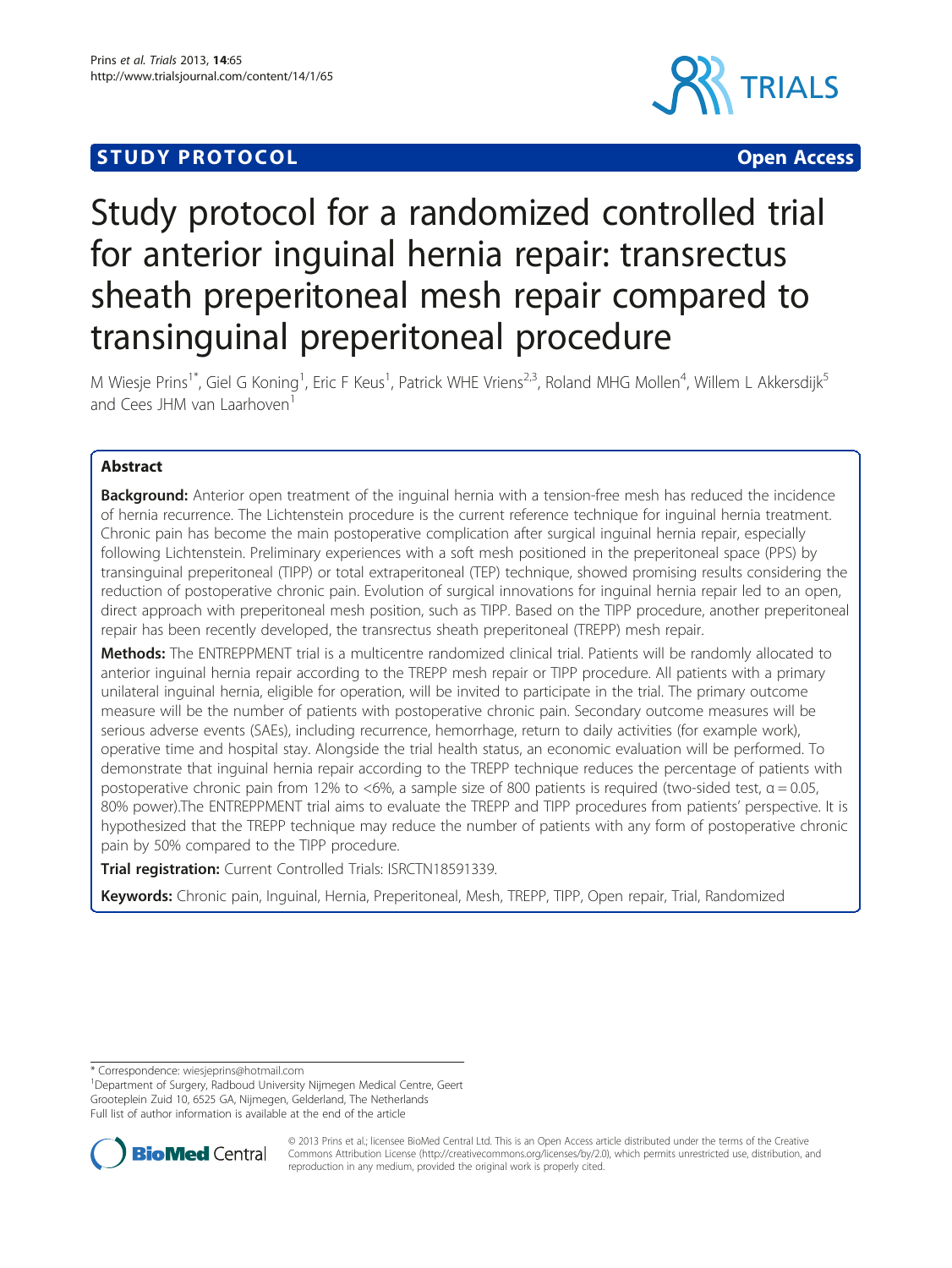## Background

An inguinal hernia has been reported as a common surgical problem. In The Netherlands, approximately 30,000 inguinal hernia repairs are performed each year [[1](#page-4-0)]. Tension-free mesh repair has reduced the incidence of recurrence (<5%) [[2\]](#page-4-0). However, postoperative chronic pain after inguinal hernia repair is the main complication, especially following Lichtenstein procedure [\[3-5](#page-4-0)]. Lichtenstein is the current reference technique for inguinal hernia repair [[6\]](#page-4-0). The incidence of chronic pain and (hypothetical) pathophysiological mechanisms of chronic pain have been reported. Studies have shown possible advantages in preperitoneal mesh positioning, due to the lack of need for fixating the mesh. Furthermore, the approach in which the inguinal region with its nerves is completely avoided during dissection resulted in less patients with postoperative chronic pain [[7,8](#page-4-0)]. The effect of the preperitoneal mesh position is in line with those reported after total extraperitoneal (TEP) and transabdominal preperitoneal (TAPP) procedures.

The transinguinal preperitoneal (TIPP) procedure has been described as an alternative open preperitoneal mesh repair [[9,10](#page-4-0)]. Results of the TULIP trial, comparing TIPP with the Lichtenstein procedure, concluded significantly less patients with postoperative chronic pain after TIPP in the first postoperative year [\[11](#page-4-0)]. Based on the TULIP trial results and the low risk of bias methodology, the TIPP procedure will be used as the control intervention in this trial.

Based on the TIPP procedure, another open preperitoneal mesh repair has been developed, the transrectus sheath preperitoneal (TREPP) mesh repair. Description of the technique and results of the first 50 TREPP cases have been reported [[12\]](#page-4-0). This pilot study showed promising results for TREPP. The TREPP principles are: an open technique, easy to learn, sutureless preperitoneal mesh position, and avoiding the inguinal canal and inguinal nerves peroperatively. These principles are in concordance with the reported recommendations of Reinpold [[13](#page-4-0)].

The aim of this randomized clinical trial is to evaluate the TREPP and TIPP procedures. The trial design focuses on the three dimensions of possible errors: bias, the 'play of chance' and the chosen outcome [[14-16\]](#page-4-0).

## Methods

Prior to the start of the trial, the study protocol was written and will be published. The ENTREPPMENT trial is registered with the International Standard Randomised Controlled Trial Number (ISRCTN) Register ([http://](http://controlled-trials.com/ISRCTN18591339) [controlled-trials.com/ISRCTN18591339](http://controlled-trials.com/ISRCTN18591339)). The protocol was ethically approved by the official Independent Review Board Nijmegen (2012/060) and registered nationally (NL38842.091.12) [[17\]](#page-4-0).

#### Design

The ENTREPPMENT trial will be a prospective randomized multicentre trial. Two inguinal hernia repair techniques, TREPP and TIPP, will be compared.

Patients will be included at the outpatient clinics of the participating centers (Radboud University Nijmegen Medical Centre, Nijmegen; St Elisabeth Hospital, Tilburg; TweeSteden Hospital, Tilburg/Waalwijk; Gelderse Vallei Hospital, Ede; and St Jansdal Hospital, Harderwijk) by surgeons and supervised residents.

Prior to the start of the trial, group sessions in the operation room (and by discussion) for complete standardization and uniformity of the TREPP and TIPP procedures will be performed with the participating surgeons. All surgeons will be assessed by an experienced colleague (proctor) prior to their participation in the trial. The proctors will decide whether the surgeon has completed the learning curves of both techniques and can start the procedures in the trial.

Randomized patients will be operated on according to this protocol. Dedicated hernia surgeons will perform the operations or will supervise the residents. The same mesh with memory ring will be used in both techniques (Polysoft 16 × 9.5cm; Bard, Benelux, Belgium). The skin will be closed intracutaneously.

## **Patients**

Patients with a primary unilateral inguinal hernia, visiting the outpatient clinics at the participating centers will be invited to participate.

Inclusion criteria are: primary unilateral groin hernia, aged between 18 and 80 years, American Society of Anesthesiologists' (ASA) classification 1 to 3, and signed informed consent.

Exclusion criteria are: recurrent inguinal hernia, scrotal hernia, femoral hernia, acute incarcerated inguinal hernia, psychiatric disease, or other reasons making follow-up or questionnaires unreliable, and previous preperitoneal surgery, for example radical prostatectomy.

## Intervention

The TREPP technique has been described [\[12](#page-4-0)]. To reach the preperitoneal space (PPS), a 5 cm transverse incision is made approximately 1 cm cranial to the pubic bone. The anterior rectus sheath is opened by transverse incision. After retraction of the muscle fibers medially, the inferior epigastric vein and artery are identified and retracted medially. The underlying transverse fascia is opened transversely as well. With a gentle movement, the PPS is dissected and a medial hernia may be reduced immediately. Using the iliac vessels as a landmark, the funiculus is identified with the spermatic cord, the testicular vessels and a possible lateral hernia. The latter (if present) may now be reduced. Using three long and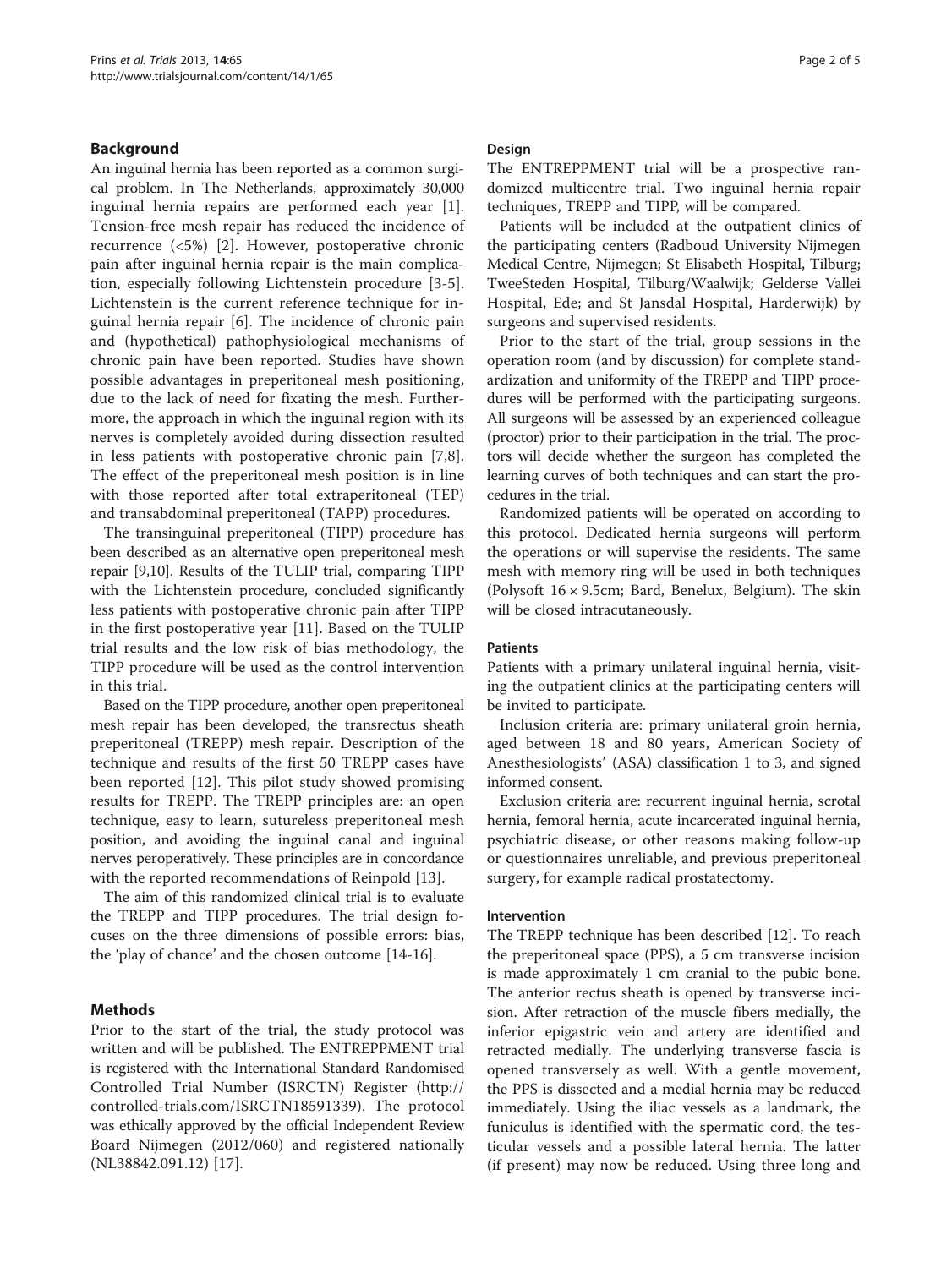thin retractors, a perfect overview of the PPS may be achieved and all possible hernia orifices (medial, lateral and/or femoral) can be visualized. The soft mesh is positioned in the PPS and covers the complete myopectineal orifice of Fruchaud. After deployment, the abdominal pressure keeps the mesh in position without necessitating any fixation. The anterior rectus sheath and the fascia of Scarpa are closed with Vicryl (Ethicon, Livingston, UK).

### Control intervention

The TIPP procedure has been described by Pelissier [[9,10\]](#page-4-0) and evaluated in the TULIP trial [\[18\]](#page-4-0). In brief, using the transinguinal approach, nerves will be identified and spared. The hernia sac is reduced into the PPS. The PPS is dissected bluntly by a finger. A soft mesh with memory ring is positioned in the PPS without the need for fixation.

### Outcome measures

The primary outcome measure will be the number of patients with postoperative chronic pain. Chronic pain is defined by the International Association for the Study of Pain as any visual analog scale (VAS) score above zero that lasts for more than 3 months postoperatively [[19\]](#page-4-0). To prevent the disadvantages of a single measurement, postoperative chronic pain will be assessed at 6 and 12 months.

Secondary outcome measures are serious adverse events (SAEs) during the first year after randomization. SAEs are: death, irrespective of the cause; life-threatening event; re-admission to the hospital; hemorrhage; wound infection, either surgical site or deep infection; and recurrence (symptomatic) of the inguinal hernia. When in doubt considering the seriousness of an event, a blinded expert opinion will be obtained.

Other secondary outcome measures will be hospital stay, operative time, numbness and return to daily activities. Alongside the trial, an economic evaluation and the health status will be assessed.

#### Anesthesia and analgesia

Preoperatively, all patients will visit the anesthesiologist. One analgesia protocol will be used in combination with a standardized regimen regarding both postoperative pain and nausea medication. These regimes are based on daily practice; the standardization serves to avoid unnecessary bias. First choice of anesthesia technique is spinal anesthesia, owing to its ease and expedited postoperative recovery, avoiding the risks of general anesthesia (nausea, tube, aspiration, heart/lung complications). If the patient declines, general anesthesia will be permitted. All anesthesiologists will be experienced with both

general and spinal anesthesia. The wound will be infiltrated with 10 cc bupivacaine 0.1%.

#### Randomization and blinding

The randomization will be stratified by centre. Correct generation of the allocation sequence, allocation concealment, blinding and follow-up will be warranted. The allocation sequence will be computer-generated. The trial office will be contacted online prior to incision. The nurse in the operating room will write down the technique for the surgeon, so the patient will be unaware of the technique used. Operation reports will be blinded in the electronic patient files and no access will be allowed for the outcome assessors. Plasters will be positioned identically after both techniques. During follow-up, questionnaires will be completed before contact with outcome assessors and physical examination, to provide optimal masking.

### Unblinding protocol

Patients will be informed on request about the performed procedure only after completing the last follow-up visit.

### Data recording and follow-up

All hernias will be classified according to the European Hernia Society (EHS) hernia classification (Figure 1) [\[20\]](#page-4-0).

All included patients will be interviewed preoperatively according to the Pain Disability Index (PDI), Short Form 36 (SF-36) and EQ-5D. Preoperative pain scores will be assessed by the Verbal Rating Scale (VRS) for pain. All patients will keep a pain diary including the PDI and the VRS for pain during the first 14 postoperative days.

The pinprick-test will be used to assess numbness in the dermatomes related to the inguinal nerves on the operated side. A figure of dermatomes will be used for anatomical orientation [\[21](#page-4-0)].

Follow-up, including the three questionnaires and a physical examination, will be scheduled at 14 days, 6 months and 1 year postoperatively.

| <b>EHS</b><br><b>Groin Hernia</b><br><b>Classification</b>                  |          | Primary | Recurrent                   |   |              |
|-----------------------------------------------------------------------------|----------|---------|-----------------------------|---|--------------|
|                                                                             | $\Omega$ |         | $\mathcal{D}_{\mathcal{A}}$ | 3 | $\mathbf{x}$ |
| L (lateral)                                                                 |          |         |                             |   |              |
| M (medial)                                                                  |          |         |                             |   |              |
| F (femoral)                                                                 |          |         |                             |   |              |
| Figure 1 European Hernia Society (EHS) groin hernia<br>classification [20]. |          |         |                             |   |              |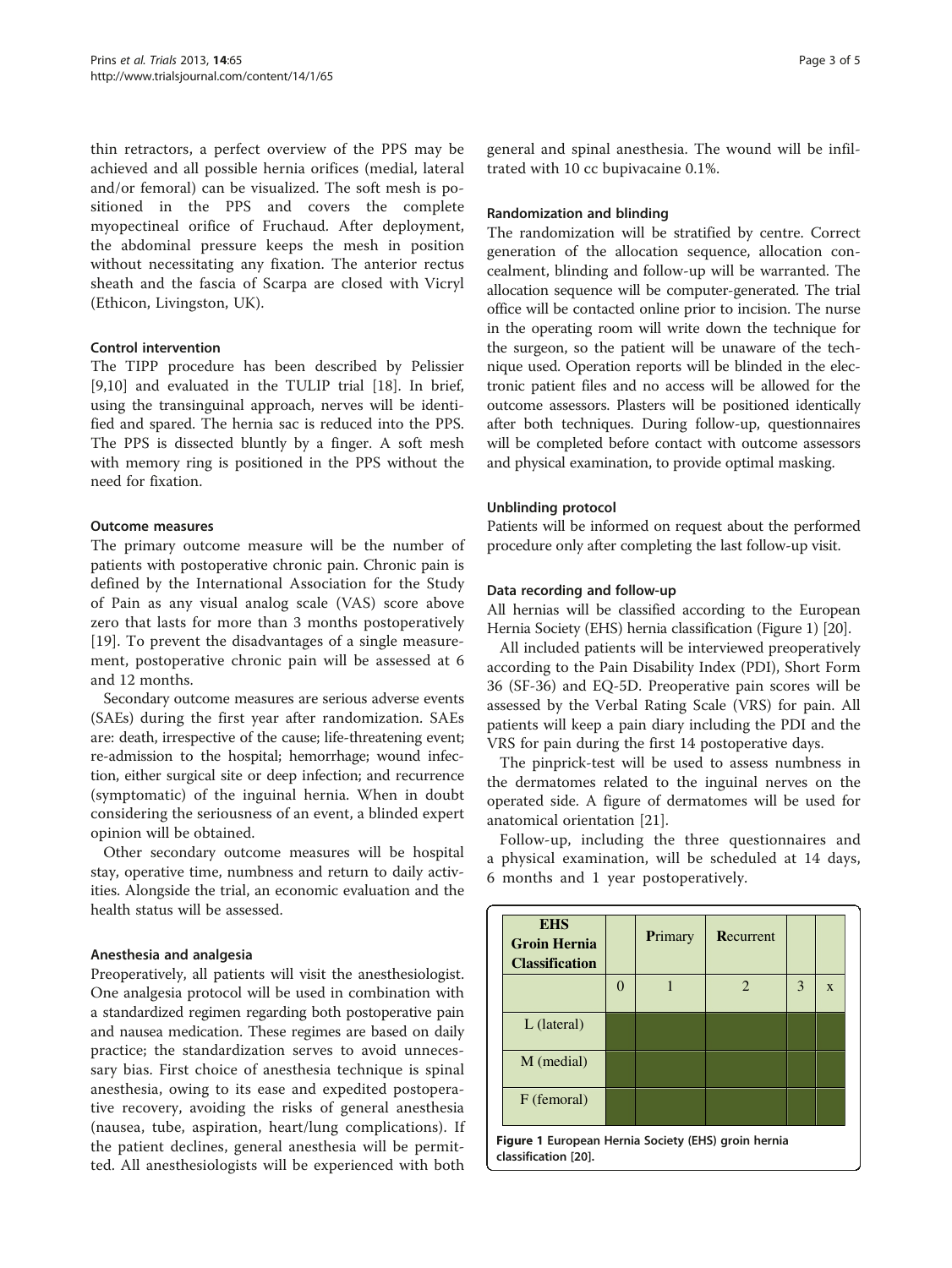### Ethics and informed consent

This study is conducted in concordance with the principles of the Declaration of Helsinki [\[22\]](#page-4-0) and Good Clinical Practice guidelines. The protocol was ethically approved by the official Independent Review Board Nijmegen (2012/060) and registered nationally (NL38842.091.12) [[17\]](#page-4-0). A Data and Safety Monitoring Board (DSMB) is established to perform safety surveillance and to perform interim analyses on the safety data, as described.

## Analysis and sample size

It is hypothesized that the TREPP technique reduces the percentage of patients with any form of postoperative chronic pain from 12% to 6%, or less. The TULIP trial shows an incidence of patients with any form of postoperative chronic pain, either continuous or pain during activity, of 12%. Step-up studies show postoperative chronic pain after the TREPP technique, self-monitored by patients and measured by a non-validated questionnaire, of 7% in a large undefined group.

Based on an absolute risk reduction from 12% to 6%, a sample size of 720 patients is required (two-sided test,  $\alpha = 0.05, 80\%$  power).

In order to compensate for possible loss to follow-up, 800 patients will be enrolled. The study end is expected 2.5 years after the start of the trial: 1.5 years of inclusion and 1 year of follow-up. No interim analyses will be planned.

## **Statistics**

The analysis will be performed on the basis of the intention-to-treat principle. Logistic regression with centre as cofactor will be used to analyze binary outcomes. Similarly, analysis of covariance with centre as factor will be used to analyze continuous outcomes. Skewed variables will be log transformed. A two-sided P value of <0.05 will be considered to be significant and 95% confidence intervals will be calculated.

### Reporting

The ENTREPPMENT trial findings will be graded to facilitate critical decision making from the patients' perspective according to the Grading of Recommendations Assessment, Development and Evaluation (GRADE) Working Group (Figure 2) [\[15\]](#page-4-0).